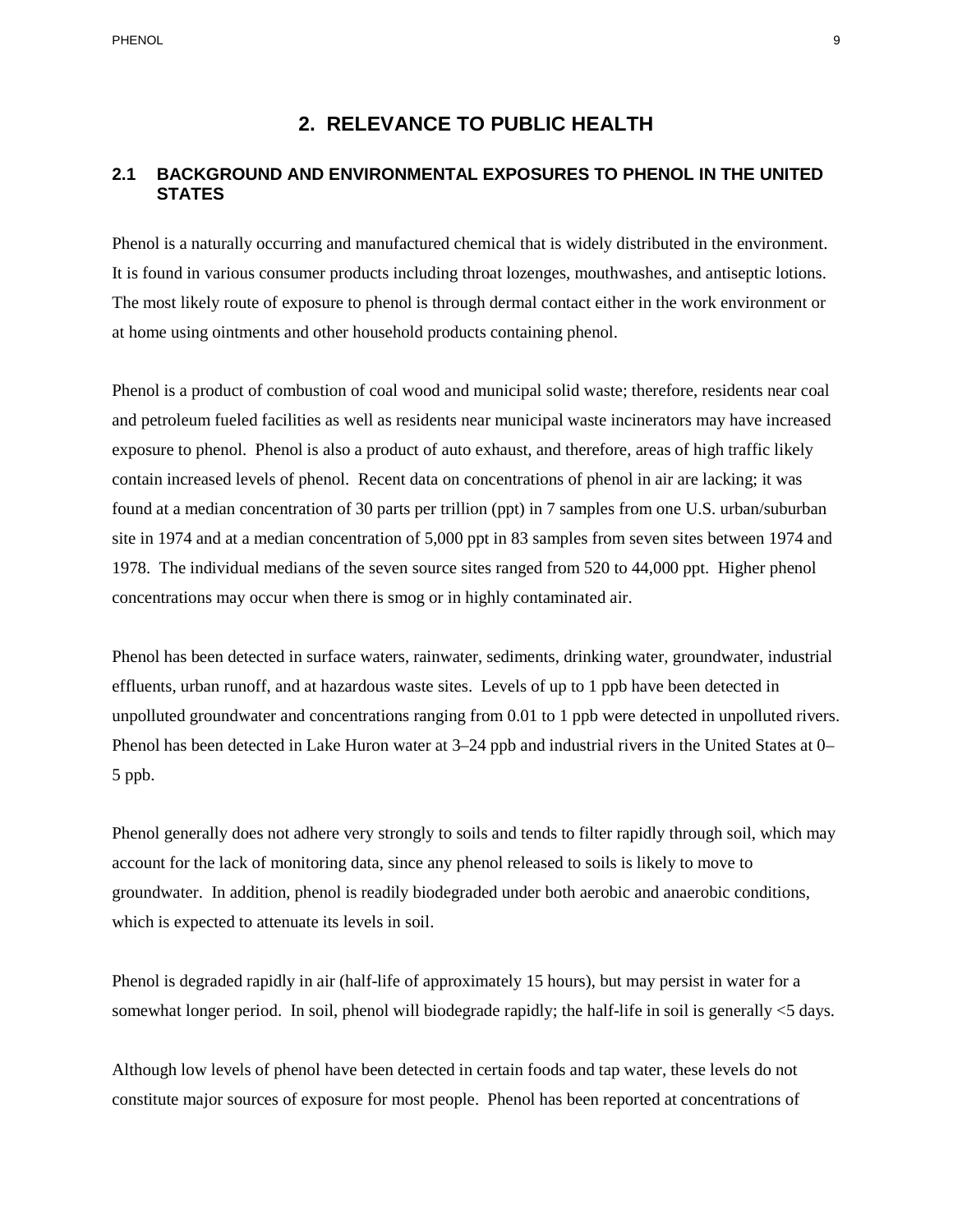7 and 28.6 ppm in smoked summer sausage and smoked pork belly, respectively, and was identified but not quantified in mountain cheese, fried bacon, fried chicken, and black fermented tea.

Since plants can metabolize phenol readily, exposure through eating food derived from plants grown in phenol-containing soil is probably minimal. Due to rapid biodegradation in water and soil, this contamination should be limited. People with contaminated tap water can be exposed from drinking the water or eating foods prepared with it. In addition, inhalation can occur during showering, bathing, and cooking with contaminated water. People can also be exposed to phenol through dermal contact due to bathing or showering with contaminated water.

There are no known unique sources of exposure to children. No reports of phenol in breast milk or baby foods were found. Children are likely to be exposed to phenol through inhalation of contaminated air from wood, coal, and waste incineration as well as from second-hand smoke. Nonsmokers who live with smokers may be exposed to  $6-14 \mu$ g/day of phenol.

## **2.2 SUMMARY OF HEALTH EFFECTS**

 of the general population following inhalation, oral, and dermal exposure. These studies indicate that phenol is an irritating and corrosive substance, making the skin and mucosal membranes targets of to identify adverse effects levels. Fatalities due to ingestion or contact with a significant area of the skin Other estimates indicate that an oral dose as low as 1,000 mg could be fatal in humans, but patients mucosal alterations in the gastrointestinal tract. Other than the skin and mucosal membranes, the liver workers from the rubber industry exposed to multiple chemicals (phenol among them), phenol showed the Information about the health effects of phenol in humans is derived from studies of workers and members toxicity, but other effects have also been reported. However, the data for humans exposed to phenol by inhalation or ingestion are inadequate to establish concentration-response relationships, which are needed have been reported. A minimal lethal oral dose of approximately 70 mg/kg has been estimated in adults. occasionally survived doses as high as 65,000 mg. Postmortem examination typically showed serious and cardiovascular system might by considered targets for phenol toxicity. In an epidemiological study of strongest association with mortality due to ischemic heart disease. Electrocardiographic alterations have been reported following acute oral and dermal exposure to phenol, as well as vomiting and lethargy. Studies of populations whose drinking water was contaminated with phenol found increased incidences of nausea and diarrhea, but exposure to chlorophenols may have also occurred. Also, liver effects, as judged by increased serum activities of alanine aminotransferase (ALT) and aspartate amino transferase (AST),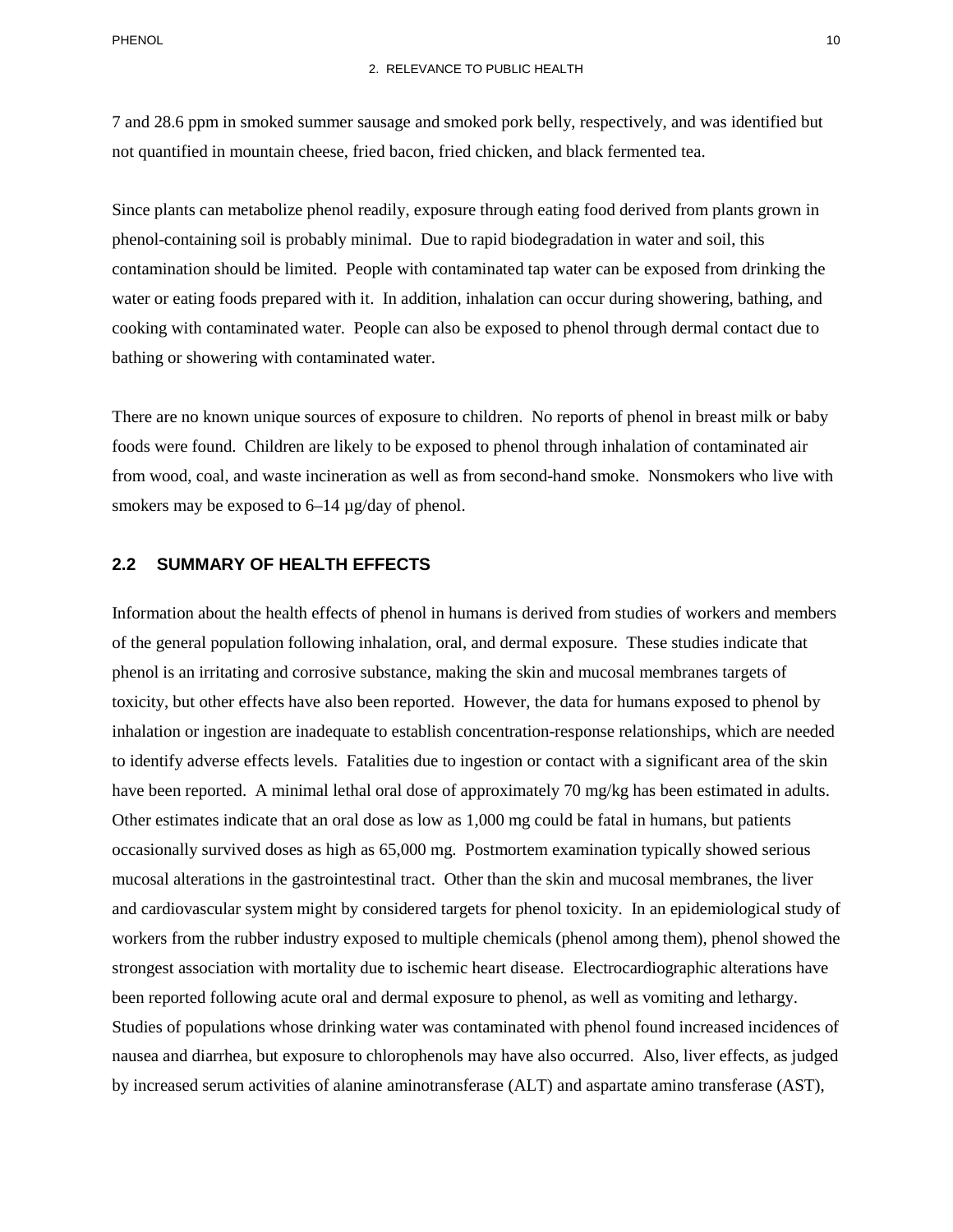#### 2. RELEVANCE TO PUBLIC HEALTH

 chlorophenols also. There is no evidence that phenol is a reproductive or developmental toxicant in were reported in a case of prolonged inhalation exposure to phenol and in workers in an oil-refining plant, but exposure to other solvents could not be ruled out in the latter case. An increased incidence of headaches was reported among people who used drinking water contaminated with phenol and probably humans. The Development and Reproductive Toxicant Identification Committee of the California EPA's Office of Environmental Health Hazard Assessment examined the weight of evidence on the reproductive toxicity of phenol and concluded that phenol had not been clearly shown to cause reproductive toxicity.

 There is only one modern study of inhalation exposure of animals to phenol. The rest of the inhalation exposure concentration that reduced the respiratory rate by 50% was 166 ppm. In rats exposed nose-only intermittently to concentrations up to 25 ppm for 2 weeks, phenol caused no gross or microscopic alterations in major tissues and organs, including the nasal cavity, but some rats showed an increased pneumonia, necrosis of the myocardium, centrilobular degeneration, and necrosis of the liver and renal intermediate durations. In yet another study in rats, continuous whole-body exposure to 26 ppm phenol information indicates that phenol is readily absorbed through the skin of humans and animals, so that database for phenol is outdated and not useful for risk assessment, although it serves to identify some targets for phenol toxicity. However, no single especially sensitive target emerged from these studies. Short-term (5 minutes) exposure of mice to phenol caused respiratory irritation, as judged by the animals' reflex reduction in respiratory rate; a lowest-observed-effect level (LOEL) was not defined; but the incidence in a red nasal discharge possibly due to the irritating properties of phenol. Phenol caused lesions in rabbits and guinea pigs, but not in rats, exposed whole-body intermittently to 26 ppm phenol for for 15 days caused signs of neurological impairment including muscle tremors, twitching, and gait disturbances during the first 3–5 days of exposure. At termination, serum transaminases were elevated suggesting liver damage, but no histological examination was conducted. Neurological effects, including loss of coordination and tremors, were also observed in rats exposed to 234 ppm phenol for 8 hours. In summary, inhaled phenol can affect several organs and tissues and produce neurological effects, but few generalizations can be made from the available studies due to the different exposure protocols used (i.e., nose-only vs. whole-body; intermittent vs. continuous) and incomplete reporting. Toxicokinetics whole-body exposure may result in considerably more absorbed phenol than in nose-only exposures.

 Application of phenol to the skin of animals has caused edema, erythema, necrosis, and death; the cause of death was not provided in the studies available. The effects of phenol on the skin are due to its property to impair the stratum corneum and produce coagulation necrosis by denaturing and precipitating proteins. Lethality is influenced by the surface area exposed as well as the concentration of the applied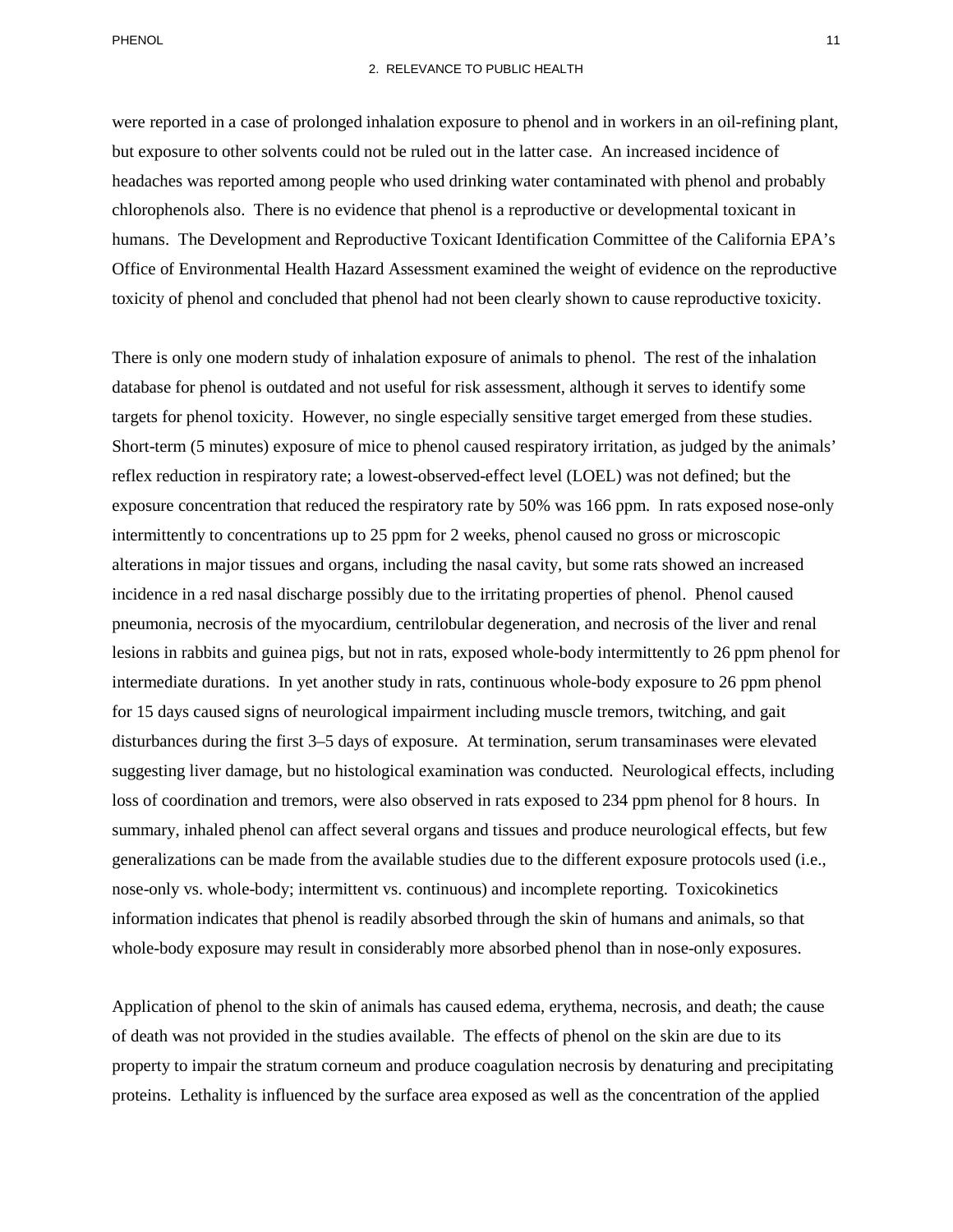Rabbits that received a dose of phenol of 24 mg/cm<sup>2</sup>/kg suffered cardiac arrhythmia. Tremors leading to area. solution. Systemic effects also have been described in animals following dermal exposure to phenol. convulsions were reported in rats following application of 107 mg/kg of phenol to an unspecified surface

 have shown that the toxicity of phenol is correlated with peak blood concentration rather than with total dose, such as the area under the blood concentration curve (AUC). Thus, end points that appear sensitive In contrast to the limited inhalation database, there is an extensive database of oral studies in animals; yet, it is not easy to characterize the toxicity of orally administered phenol. A key factor contributing to the inability to do so is that phenol administered by oral gavage is much more toxic than when it is administered in the drinking water, a phenomenon that is related to the toxicokinetics of phenol. Studies to phenol administered by oral gavage are not affected by the same total daily dose given via the drinking water.

 blood cell counts in mice at ≥1.8 mg/kg/day. While this finding could have been due to macrocytosis, the gavage dose of 265 mg/kg of phenol (only dose tested) on gestation day (GD) 13 induced a reduction in doses of up to 320 mg/kg/day in the drinking water for 10 weeks did not significantly affect a Results from a 28-day drinking water study in mice provided the lowest effect levels in the oral database for phenol and suggested that hematological, neurochemical, and immunological end points may be particularly sensitive to phenol toxicity. However, since the effects reported in that study occurred at dose levels much lower than in any other study available, these findings should be interpreted with caution until supporting results are available. In one study, phenol induced a significant decrease in red study did not provide enough information to evaluate this possibility. Only two additional studies provided information on hematological parameters after phenol exposure. In pregnant mice, a single the ratio of poly/normochromatic erythrocytes in the bone marrow, whereas phenol administered to rats in comprehensive number of hematological parameters monitored. Other long-term drinking water studies in rats and mice did not evaluate hematological parameters.

The neurochemical effects caused by phenol in a study also occurred at  $\geq$ 1.8 mg/kg/day and consisted of alterations in the levels of neurotransmitters in various brain areas. This is difficult to interpret in light of induce neurological effects in other studies. Short-term oral gavage administration of doses the absence of clinical signs and lack of supporting evidence from other studies. Phenol, however, did  $\geq$ 120 mg/kg/day of phenol caused muscle twitching and tremors in rats and mice, but no effects were observed at <40 mg/kg/day. Decreased motor activity was reported in female rats dosed with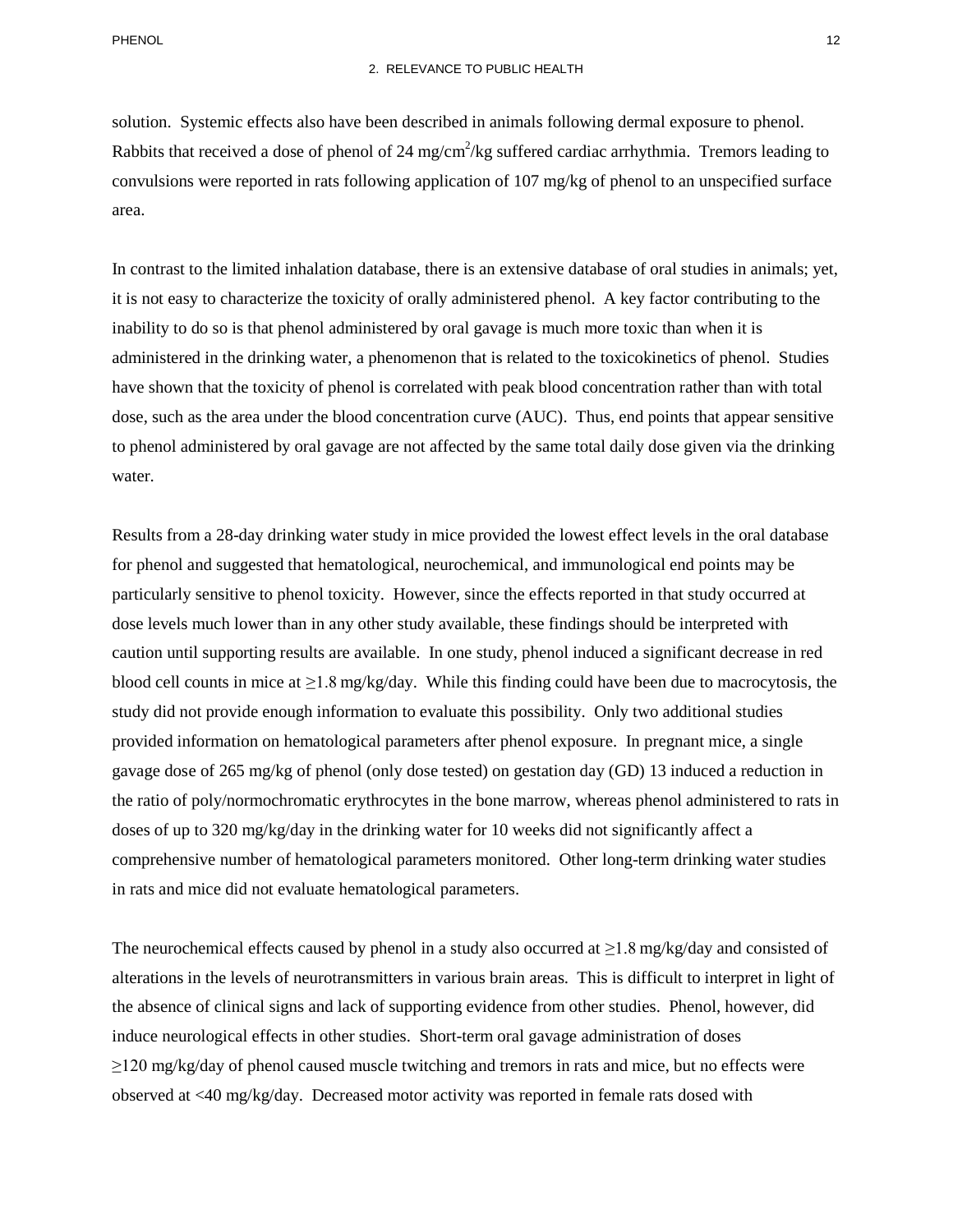360 mg/kg/day of phenol in the drinking water for 13 weeks, but no effects were seen at 107 mg/kg/day. No neurochemical evaluations were conducted in these studies. Other long-term drinking water studies in rats and mice that used much higher doses of phenol did not observe significant changes in gross or microscopic appearance of the brain of the animals, but no neurological tests or neurochemical evaluations were conducted in these studies.

 Phenol caused a significant decrease in antibody response to immunization with sheep red blood cells (SRBC) in mice at  $\geq 6.2$  mg/kg/day in a drinking water study. Lymphoproliferative responses to T and forming cell assay to SRBC (but not the antibody titer) and lymphoreticular organs of rats exposed to up caused necrosis or atrophy of the spleen or thymus, but no other immunological end point was evaluated. B cell mitogens were also significantly suppressed at 33.6 mg/kg/day. A study in which the plaqueto 321 mg/kg/day of phenol in the drinking water for 10 weeks were evaluated found no significant alterations. In another study, a single dose of 224 mg/kg of phenol administered to rats by oral gavage Long-term drinking water studies in rats and mice did not report any significant gross and histological alteration in lymphoreticular organs and tissues at phenol doses >1,000 mg/kg/day.

 sensitive target for phenol. Phenol also induced decreases in body weight in rats and mice in 13-week and 2-year drinking water studies that were associated with significant reductions in water consumption phenol administered to pregnant rats during GDs 6–15 using a divided dosing protocol to minimize the pregnancy is a sensitive end point for phenol toxicity and the dose of 120 mg/kg/day was the lowest Other effects of phenol observed in oral studies include renal tubular necrosis in rats treated with a single gavage dose of 224 mg/kg or with 40 mg/kg/day for 14 days. However, long-term drinking water studies in rats and mice that received much higher doses of phenol do not suggest that the kidney is a particularly due probably to poor palability. Phenol reduced body weight gain in pregnant mice treated by oral gavage with 280 mg/kg/day, a dose level that also caused frank neurotoxicity. Doses of 120 mg/kg/day of adverse effects of a bolus dose caused a significant reduction in weight gain in the dams; the no-observedadverse-effect level (NOAEL) was 60 mg/kg/day. The latter findings suggest that weight gain during LOAEL in acute-duration oral studies in which no overt signs of toxicity (other than reduced maternal weight gain) were observed following administration of phenol.

 Phenol has induced developmental effects in rodents, but, with one exception, it appears that this occurs at dose levels that also affect the mothers. In one study, doses of 120 mg/kg/day of phenol on GDs 6–15 used the divided dosing protocol mentioned above, there were no developmental effects at produced a 7% decrease in average fetal body weight in the absence of maternal effects. In the study that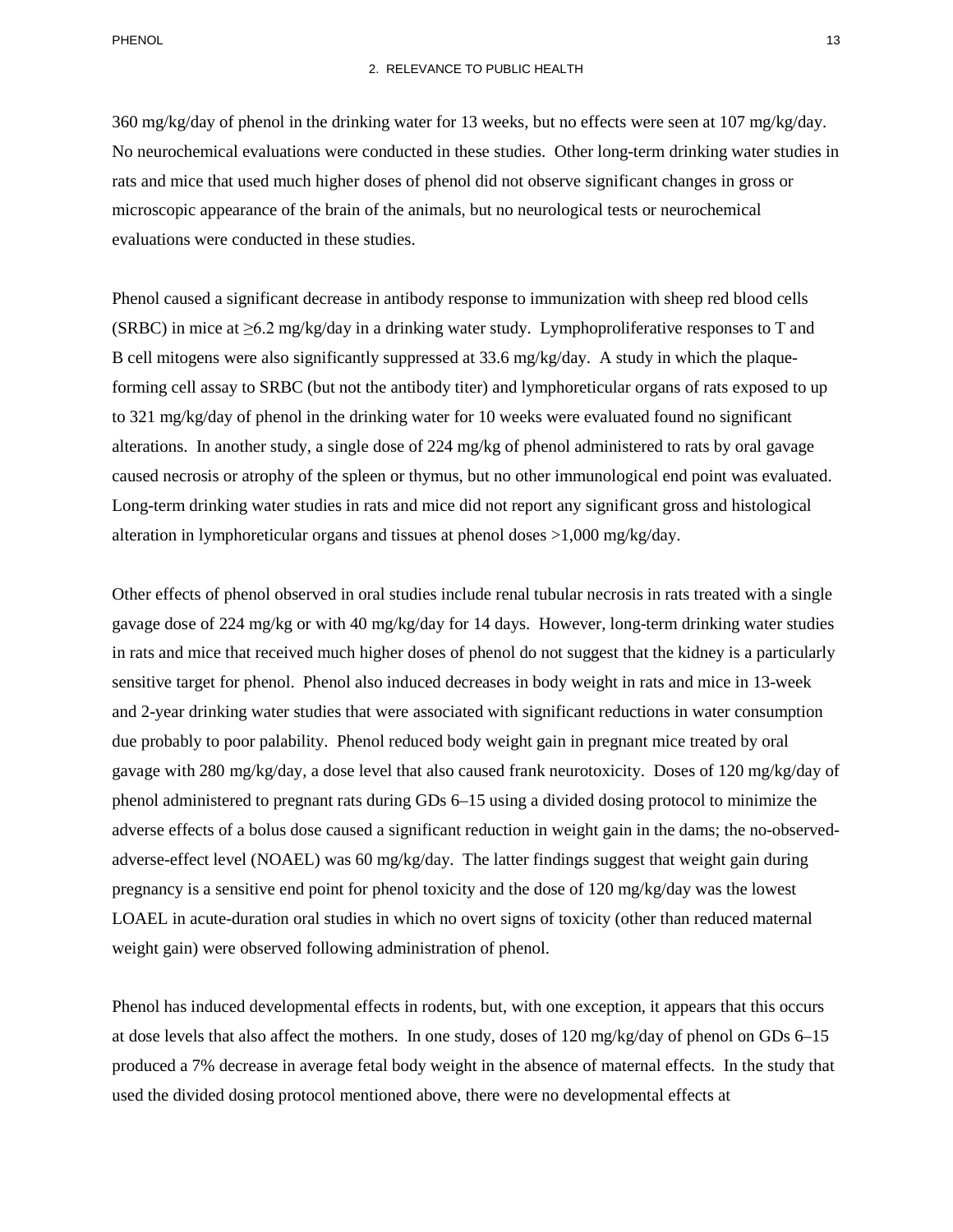120 mg/kg/day, but decreased ossification sites were seen at the highest dose level, 360 mg/kg/day. In a two-generation reproductive study in which the parental generation received doses of up to 301– 321 mg/kg/day of phenol via the drinking water, decreased pup weight and percent live pups on postnatal day 4 was reported at a dose level that also significantly decreased maternal water consumption, including during gestation and lactation. In pregnant mice, doses of 280 mg/kg/day on GDs 6–15 produced a significant decrease in fetal weight and also caused tremors and ataxia in the dams.

 cancers and a study of phenol production workers reported a small, non-significant excess of Hodgkin's were seen in female rats or in mice. Phenol has consistently been found to be a promoter in initiation- regarding carcinogenicity of phenol are: "inadequate for an assessment of human carcinogenic potential." A study of phenol-exposed wood industry workers reported a small, nonsignificant excess of respiratory disease and of lung, esophageal, rectal, and kidney cancers. However, the interpretation of these findings is complicated due to lack of dose-response and potential for confounding. Phenol has been tested for carcinogenicity in long-term drinking water bioassays in rats and mice. Statistically significant increased incidences of pheochromocytomas of the adrenal gland and leukemia or lymphomas were observed in male rats exposed to the low dose of phenol, but not to the high dose of phenol. No significant effects promotion studies in mouse skin. Based on inadequate evidence in humans and in animals, EPA assigned phenol to Group D, not classifiable as to human carcinogenicity. Under updated guidelines, the data

## **2.3 MINIMAL RISK LEVELS (MRLs)**

 noncancerous health effects only and do not consider carcinogenic effects. MRLs can be derived for Estimates of exposure levels posing minimal risk to humans (MRLs) have been made for phenol. An MRL is defined as an estimate of daily human exposure to a substance that is likely to be without an appreciable risk of adverse effects (noncarcinogenic) over a specified duration of exposure. MRLs are derived when reliable and sufficient data exist to identify the target organ(s) of effect or the most sensitive health effect(s) for a specific duration within a given route of exposure. MRLs are based on acute, intermediate, and chronic duration exposures for inhalation and oral routes. Appropriate methodology does not exist to develop MRLs for dermal exposure.

Although methods have been established to derive these levels (Barnes and Dourson 1988; EPA 1990), uncertainties are associated with these techniques. Furthermore, ATSDR acknowledges additional uncertainties inherent in the application of the procedures to derive less than lifetime MRLs. As an example, acute inhalation MRLs may not be protective for health effects that are delayed in development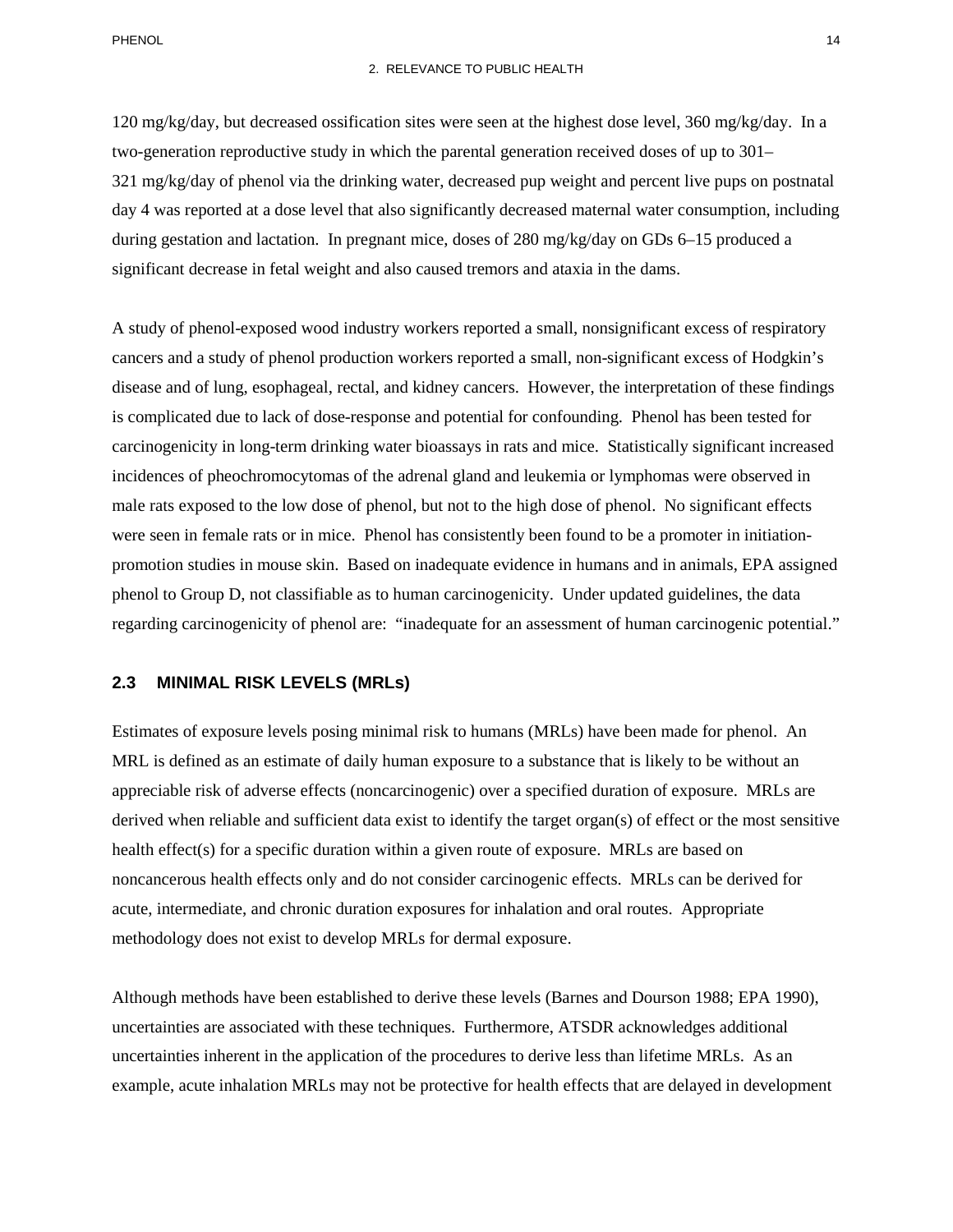or are acquired following repeated acute insults, such as hypersensitivity reactions, asthma, or chronic bronchitis. As these kinds of health effects data become available and methods to assess levels of significant human exposure improve, these MRLs will be revised.

### *Inhalation MRLs*

 An acute-duration inhalation MRL was not derived for phenol due to inadequacies of the limited database available. The database includes a few animal studies of limited scope (Aranyi et al. 1986; De Ceaurriz et number of relevant end points (Hoffman et al. 2001). No relevant human studies were located. In the targets. Of the studies mentioned above, only Hoffman et al. (2001) conducted a careful evaluation of the respiratory tract. Hoffman et al. (2001) exposed rats to various exposure levels for 2 weeks and evaluated reflex response in rodents) of 166 ppm. Aranyi et al. (1986) also exposed mice to 5 ppm phenol scope of the examination was not specified. Of all the studies available, the one conducted by Hoffman et al. 1981; Flickinger 1976) and a well-conducted study that used modern methodology to evaluate a animal studies, a target for phenol toxicity was not clearly defined; however, for an irritant substance such as phenol, it is reasonable to assume that portals of entry, such as the respiratory tract, could be potential a number of end points including histopathology, hematology, and clinical chemistry and reported no adverse effects. De Ceaurriz et al. (1981) exposed mice to various concentrations of phenol in air for 5 minutes and determined an  $RD_{50}$  (concentration that reduced the respiratory rate by 50%, a protective 3 hours/day for 5 days and reported no significant changes in susceptibility to airborne bacterial agents relative to mice exposed to filtered air. Flickinger (1976) observed loss of coordination and tremors in rats exposed to 234 ppm phenol for 8 hours; a 1-hour exposure was without effect. No other exposure concentration was tested and no control group was used. Fourteen days later, the rats were sacrificed and subjected to gross necropsy. Flickinger (1976) indicated that no gross lesions were observed, but the al. (2001) is the most complete, better-reported, and used modern methodology, but, as indicated above, because no adverse effects were reported, it is not a suitable basis for an MRL.

 An intermediate-duration inhalation MRL was not derived for phenol due to lack of adequate data. No relevant human data were located and the available animal studies had numerous limitations including poor control of exposure levels, unclear scope of the evaluations, and limited reporting. The intermediate-duration database consists of only three studies (Dalin and Kristoffersson 1974; Deichmann et al. 1944; U.S. Air Force 1961). Dalin and Kristoffersson (1974) exposed a small number of rats to 0 or 26 ppm phenol continuously for 15 days and reported mild motor disorders (impaired balance, abnormal gait, muscle twitching) during the first few days of exposure. At termination, the activities of serum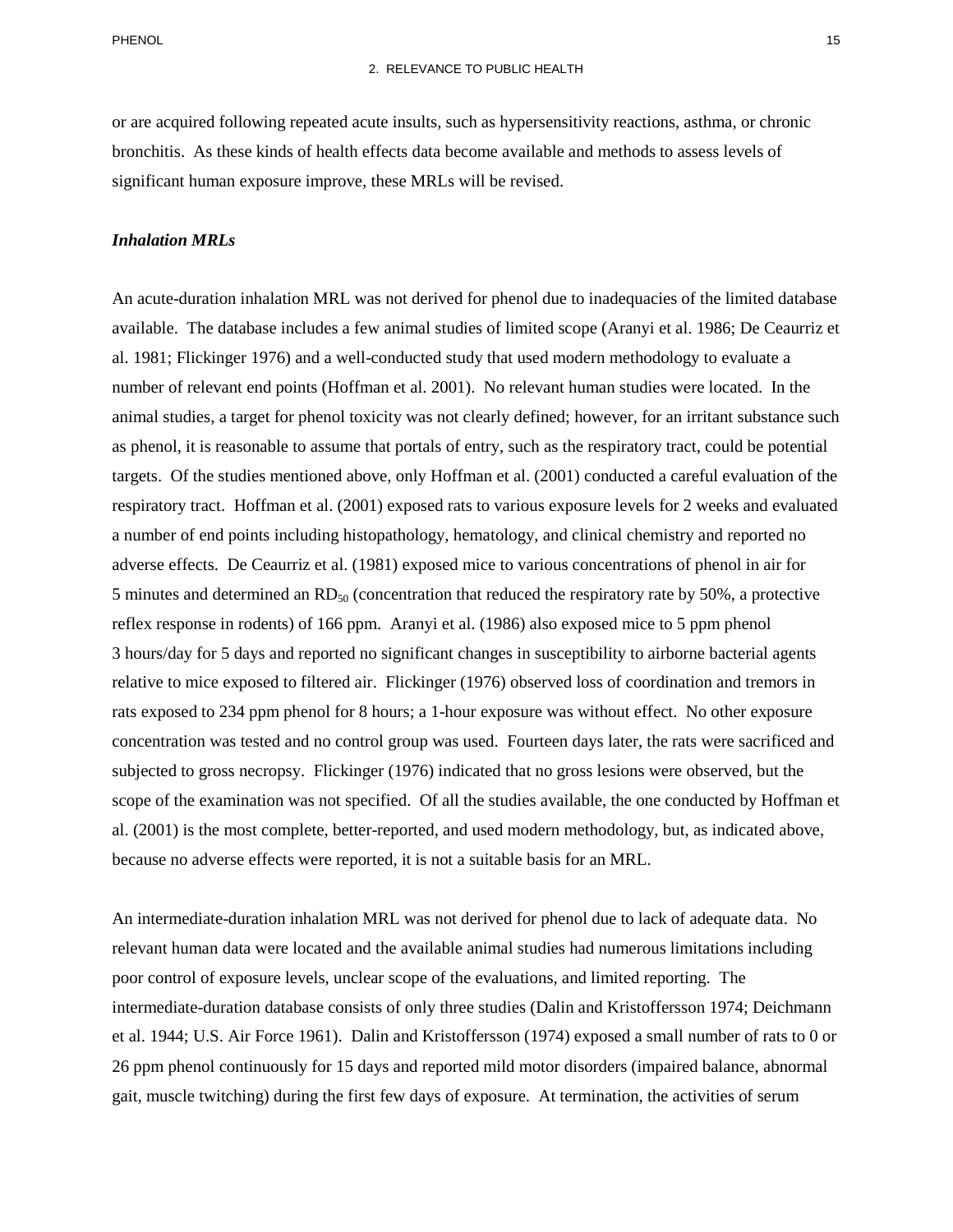for 6–12 weeks to a concentration of phenol in air that apparently could not be controlled with any presented; the paper contains only a narrative of the results. Exposure to phenol caused serious histological alterations in the lungs, heart, liver, and kidneys in rabbits and guinea pigs, but no significant 0 or 5 ppm phenol for 90 days. No information was provided regarding the frequency of monitoring the test atmosphere, but the concentration of phenol was reported to remain in the range of 4.5–5.5 ppm after the first few days of the experiment. Although the report indicates that there were no significant have been some lung, liver, and kidney pathology. In addition, no data were presented to support the transaminases were significantly increased indicating liver damage, but no histopathology examination was conducted. Because the exposure chamber was not of modern design, there is some uncertainty as to the actual exposure levels. Deichmann et al. (1944) exposed guinea pigs, rats, and rabbits intermittently precision, but could have ranged from 26 to 52 ppm. No controls were used and no actual data were changes were reported in rats. U.S. Air Force (1961) exposed monkeys, rats, and mice continuously to histological alterations in organs and tissues, incomplete reporting of the results suggests that there may assertion that there were no effects on hematology (three species), blood chemistry (monkeys only), urinalysis (three species), and kidney function tests (monkeys and rats).

 A chronic-duration inhalation MRL for phenol was not derived due to lack of data for this duration. Occupational studies in humans are limited by lack of exposure data and simultaneous exposure to multiple chemicals. No chronic inhalation study in animals was located.

## *Oral MRLs*

 No reliable human data were located for derivation of oral MRLs for phenol. As mentioned in Section 2.2, effects of phenol administered to animals by oral gavage are different than those observed in studies. For example, tremors were reported in rats administered a single gavage dose of 120 mg/kg (Berman et al. 1995) and in pregnant mice administered 140 mg/kg/day during gestation (NTP 1983b), toxicokinetics of phenol. A study by Hiser et al. (1994) showed that the toxicity of phenol is correlated drinking water studies. Administration of phenol by oral gavage, as was done in almost all acute-duration oral studies, results in adverse effect levels that are much lower than those identified in drinking water but no adverse neurological signs were reported in rats administered 360 mg/kg/day in the drinking water for 13 weeks (Beyrouty 1998) or in rats or mice administered phenol in the drinking water in doses exceeding 700 mg/kg/day for up to 103 weeks (NCI 1980). This differential toxicity is related to the with peak blood concentration rather than with total dose, such as the AUC. Hiser et al. (1994) observed that rats given phenol by oral gavage developed a cluster of behaviors that the investigators termed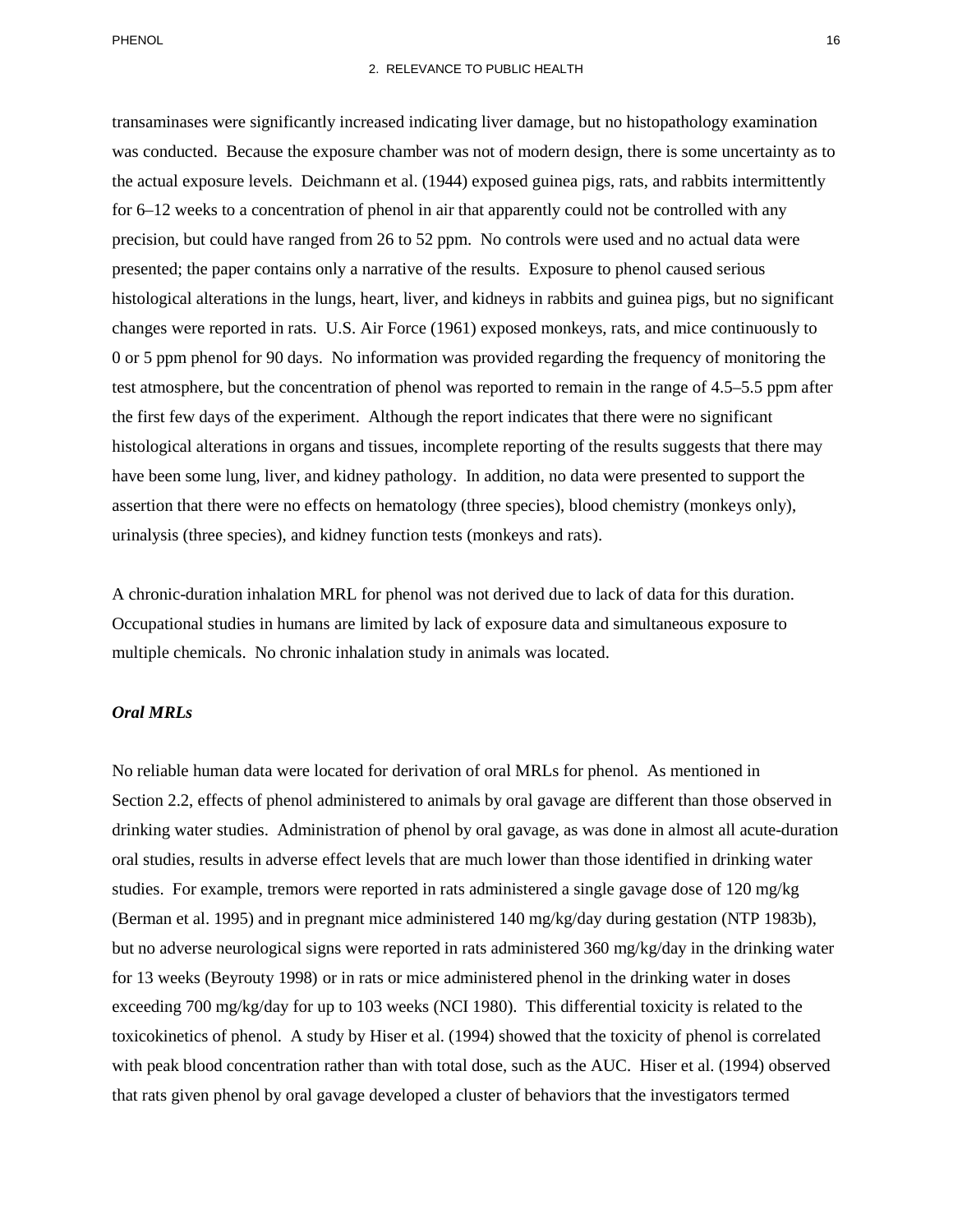excessive blinking, none of which occurred in groups dosed via the drinking water. Hiser et al. (1994) also noticed that the twitching behavior developed almost immediately after gavage dosing, a time that following continuous administration in the drinking water. Additional information that supports the idea a volume of 5 mL/kg only one of six rats died, as a larger dosing volume would be expected to decrease "phenol twitching behavior" consisting of tremors, sudden jerks, hyper-reactivity to stimulus, and also coincided with peak blood levels of phenol, and disappeared by 37 minutes after dosing. Also, for a given daily dose, peak levels of phenol in blood were much higher following gavage dosing than of toxicity being associated with peak blood levels of phenol was provided by experiments done by NTP (1983a). These investigators treated pregnant rats with phenol by gavage in different volumes during GDs 6–15. In a group dosed with 125 mg/kg/day in a volume of 1 mL/kg, 7 of 10 rats died. Deaths were preceded by dose-related signs of toxicity, including tremors, convulsions, and respiratory distress, and necropsy revealed mottled liver and congested lungs. However, in a group treated with 160 mg/kg/day in the absorption rate. Based on the information discussed in this paragraph, only drinking water studies and divided dose gavage studies were considered appropriate for MRL derivation.

An MRL of 1 mg/kg/day has been derived for acute-duration oral exposure  $(1-14 \text{ days})$  to phenol.

 indicated in the preceding paragraph, dosing volume in oral gavage studies is important in the 1 mL/kg are those by Berman et al. (1995), Moser et al. (1995), and Narotsky and Kavlock (1995). These lower than studies that used divided gavage dosing or drinking water studies. The remaining database is that the concurrent control fetal weight for the CD rat was much higher (22%) than the historical control weight and a larger litter size in the high-dose group may have contributed to the smaller fetal weight in the high-dose group, the dose of 120 mg/kg/day can be considered an equivocal LOAEL for All of the acute-duration oral studies available administered phenol to the animals by gavage. As manifestation of phenol toxicity. Acute-duration studies that used a relatively low dosing volume of studies were not considered for MRL derivation even though they identified adverse effects at dose levels essentially limited to two developmental studies, which were considered for MRL derivation. In one of these studies, rats were gavaged with phenol in doses of up to 120 mg/kg/day in a dosing volume of 5 mL/kg during GDs 6–15 (NTP 1983a). There was no maternal toxicity, but mean fetal body weight at this dose level was approximately 7% lower than controls. However, since historical control data showed developmental effects; the NOAEL was 60 mg/kg/day. In the other developmental study, which used a divided dosing protocol and a dosing volume of 10 mL/kg, there was a dose-related decrease in maternal body weight gain during treatment days and beyond, which achieved statistical significance at 120 mg/kg/day (York 1997). Maternal body weight was also reduced, but differences with control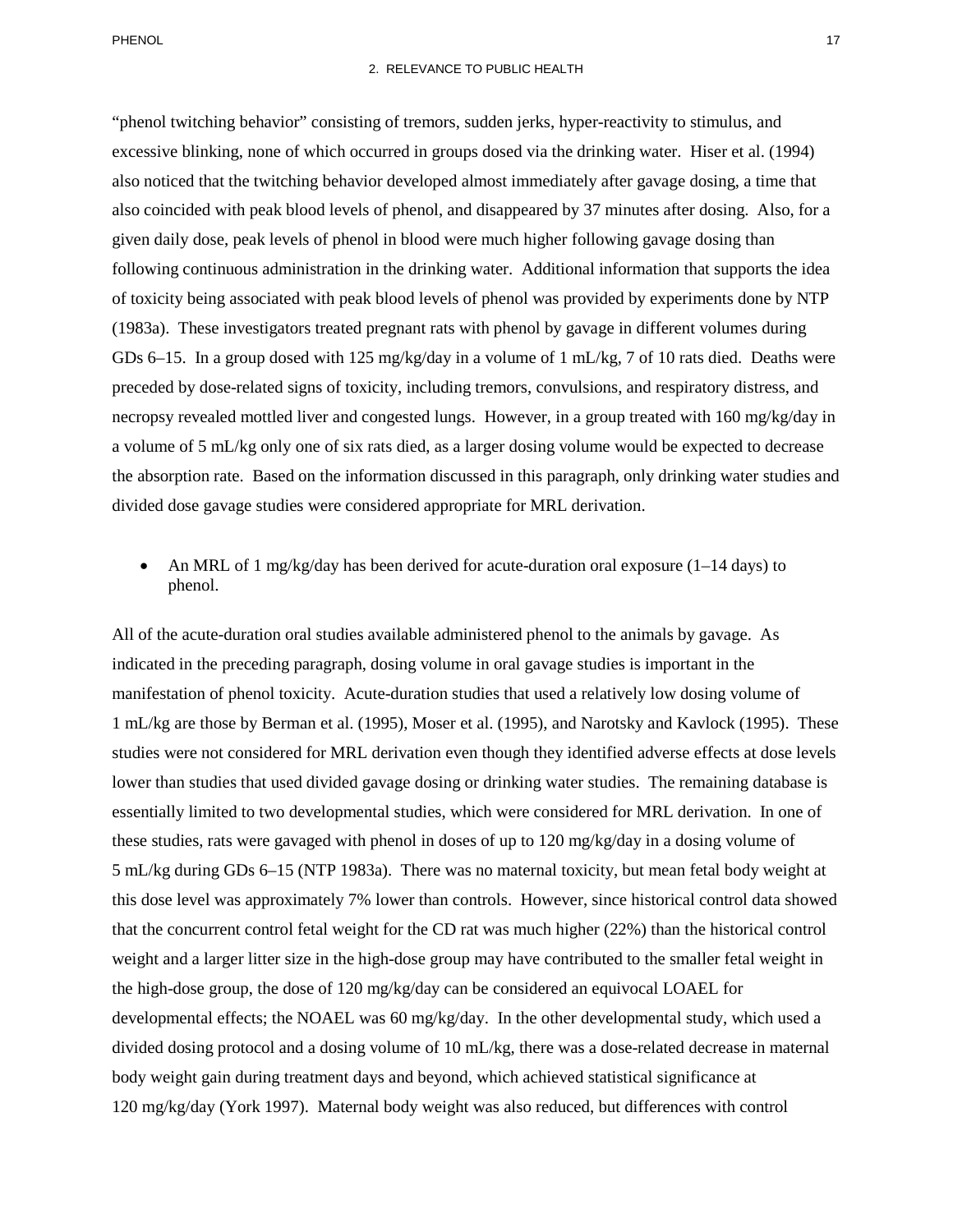PHENOL 218 and 22 and 22 and 23 and 23 and 23 and 23 and 23 and 23 and 23 and 23 and 24 and 25 and 26 and 26 and 26 and 26 and 26 and 26 and 26 and 26 and 26 and 26 and 26 and 26 and 26 and 26 and 26 and 26 and 26 and 26 a

 the York (1997) study identified the most sensitive end point and utilized a dosing protocol that resembles more closely a potential environmental exposure scenario to phenol, it was selected as the principal study achieved statistical significance only at 360 mg/kg/day (see details below). No fetal toxicity was seen at 120 mg/kg/day. The decrease in maternal body weight gain during gestation was the most sensitive end point and the dose level of 120 mg/kg/day is considered a LOAEL; the NOAEL is 60 mg/kg/day. Since for the derivation of an acute-duration oral MRL for phenol.

 deliveries. Dams were sacrificed on GD 20 and a gross necropsy was conducted. The uterus was late resorptions. Fetuses were weighed and examined for sex and gross external alterations. Half of the exposed to 360 mg/kg/day. Gross necropsy of the dams did not reveal any treatment-related alterations. In the 120 mg/kg/day group, maternal body weight gain was significantly reduced for GDs 6–16 (11%) GDs 6–16. Maternal final body weight in the 360 mg/kg/day group was reduced, but <10% relative to controls. Food consumption was reduced in the 360 mg/kg/day group by 16% for GDs 6–20 and by 15% for GDs 0–20; in the 120 mg/kg/day group, food consumption for GDs 6–16 was reduced 11%. Fetal body weight at the 360 mg/kg/day level was reduced 5–7% relative to controls. There was a significant decrease in ossification sites on the hindlimb metatarsals in the 360 mg/kg/day group, which was considered of minimal biological significance. At the 120 and 360 mg/kg/day dose levels, there were decreased weight gain during gestation, the dose of 120 mg/kg/day is a LOAEL for decreased maternal body weight gain; the NOAEL is 60 mg/kg/day. In the York (1997) study, groups of pregnant Sprague-Dawley rats (25/dose group) were dosed 3 times daily with 0, 20, 40, or 120 mg phenol/kg in water (total daily doses of 0, 60, 120, or 360 mg/kg) by gavage on GDs 6–15; the dosing volume was 10 mL/kg. Maternal end points evaluated included clinical signs, body weight, and food consumption. Dams were also observed for abortions and premature examined for pregnancy, number and distribution of implantations, live and dead fetuses, and early and fetuses were examined for soft tissue alterations and the remaining fetuses were examined for skeletal alterations. One dam in the 360 mg/kg/day group died on GD 11 and the death was attributed to phenol treatment. Clinical signs considered treatment-related included excess salivation and tachypnea in rats and for GDs 12–16 (19%), whereas in the 360 mg/kg/day group, body weight gain was reduced 38% for increases in litters with fetuses with "any alteration" and with "any variation", but neither reached statistical significance and there were no clear dose-response relationships. There were no significant effects on corpora lutea, implantations, litter sizes, live fetuses, early and late resorptions, or percent resorbed conceptuses. Based on decreased fetal body weight and delayed ossification, the dose of 360 mg/kg/day is a LOAEL for developmental effects; the NOAEL is 120 mg/kg/day. Based on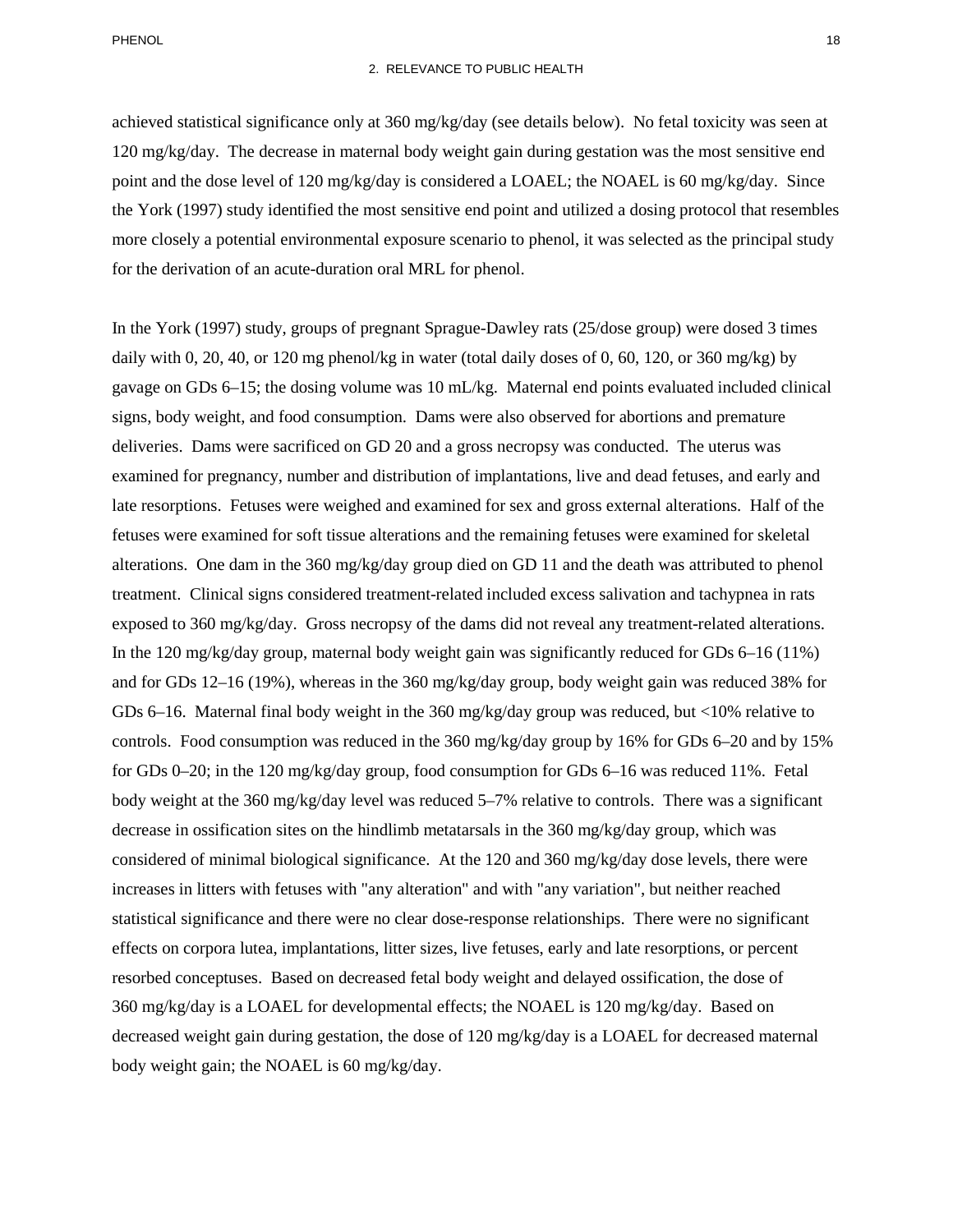Data from York (1997) were analyzed using the BMD approach for MRL derivation. BMD models in the fit to the maternal body weight gain data to determine potential points of departure for the MRL (details of the modeling are presented in Appendix A). The linear model with homogeneous variance (which was identical to the power model), was selected because it was the simplest model and provided the best fit. deviation from the control mean (EPA 2000c). The corresponding BMD was 152 mg/kg/day; the duration oral MRL of 1 mg/kg/day. EPA Benchmark Dose Software (BMDS version 2.0) (linear, polynomial, power, and Hill models) were In the absence of a clear criteria as to what level of change in weight gain during pregnancy should be considered adverse, the BMR was defined as a change in mean body weight gain equal to one standard corresponding benchmark dose limit (BMDL) was 125 mg/kg/day. Applying an uncertainty factor of 100 (10 for animal to human extrapolation and 10 for human variability) to the BMDL results in an acute-

 drinking water to administer the test material. With the exception of one study (Hsieh et al. 1992, see 1980). Reduction in body weight gain was observed in both rats and mice at the highest dose levels 1998). However, the most significant findings among the intermediate-duration database were reported in effects in mice at 1.8 mg/kg/day and immunological effects at ≥6.2 mg/kg/day. Hsieh et al. (1992) dosed An intermediate-duration oral MRL for phenol was not derived. Several studies are available that provide information on the effects of phenol following intermediate-duration exposure and all of them used below), doses tested in intermediate-duration oral studies were higher than doses tested in acute-duration oral studies. A 13-week drinking water study in rats and mice evaluated clinical signs and gross and microscopic appearance of a number of organs and tissues and found little evidence of toxicity (NCI tested (1,556 mg/kg/day in rats, 2,468 mg/kg/day in mice), which was most likely due to significant decreases in water consumption. Also available is a two-generation reproduction study that found no evidence of reproductive effects in male and female rats (301 and 321 mg/kg/day, respectively), but reported decreased pup weight and reduced viability at 301/321 mg/kg/day (Ryan et al. 2001). Significantly reduced water consumption was also reported in the Ryan et al. (2001) study, particularly in the 301/321 mg/kg/day males and females. A specialized 13-week neurotoxicity study in rats reported decreased motor activity in females dosed with 360 mg/kg/day, but not with 107 mg/kg/day (Beyrouty a 28-day study in mice (Hsieh et al. 1992). These investigators found hematological and neurochemical CD-1 mice (five per dose group) with phenol in the drinking water for 28 days. At termination, there was a dose-related decrease in red cell counts, statistically significant at all dose levels. The hematocrit was decreased only at the highest dose level. In the absence of a change in hematocrit, the decrease in red blood cells may have been due to macrocytosis, but the study did not provide sufficient information to evaluate this possibility. Ryan et al. (2001), in a two-generation study, conducted a comprehensive